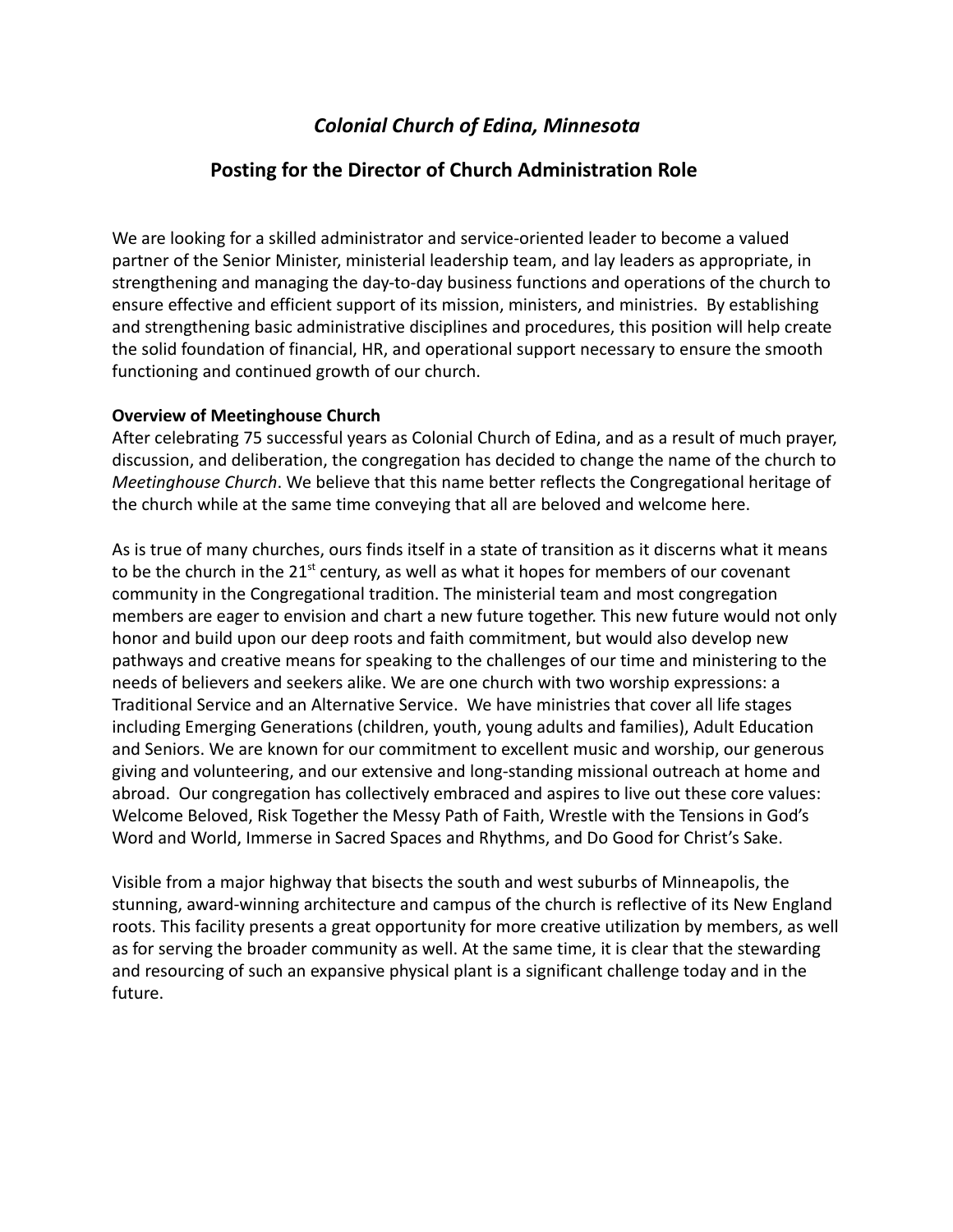## **The Role of Director of Church Administration**

**Reports to**: Senior Minister

**Direct Reports:** 7-9

## **Key Responsibilities**

- **1. Financial and Risk Management**—with the support of the Finance Director, enable accurate understanding of Meetinghouse's financial assets, expenses, and ability to achieve its goals; facilitate timely and prudent financial plans and decisions.
- 2. **Human Resource Administration**—see that employee policies, practices and records cover all staff and are consistent with legal and professional standards; establish and maintain sound people management processes and benchmark best practices against other well-run churches.
- 3. **Facilities Management and Improvement**—working with and through the Facilities Manager and Building Coordinator, see that the Church campus is kept clean, attractive and inviting and that facilities are effectively and efficiently used, maintained, and improved to support the mission and ministries of the Church.
- **4. Communications, Information Management and Digital Ministry Support**—working with and through the Senior Associate Minister, Communications Manager, and Digital Ministry Team, maintain and distribute accurate information, produce effective communications, and provide digital ministry support to advance the mission and ministries of the Church.
- 5. **Office Management and Administrative Services**—working with and through the administrative team, provide effective, coordinated administrative services to support the work of key ministers and ministerial staff teams, as well as the Church Council and key committees.
- 6. **Direction and Development of Administrative Staff**—attract and develop a strong administrative and facilities management team; ensure they understand their importance and value as ministerial partners; and provide performance feedback, coaching, and development to enhance their contribution to the effective management and ministries of the Church.

## **Essential Requirements**

- At least 5 years of experience in a similar role and comparable setting, including supervising administrative staff, managing budgets, managing facilities, and purchasing and maintaining office technology
- Commitment to the Christian faith and ability to support and reflect the Mission and Values of our church
- Education: BA/BS, with relevant coursework in finance/accounting and human resource management or general business administration